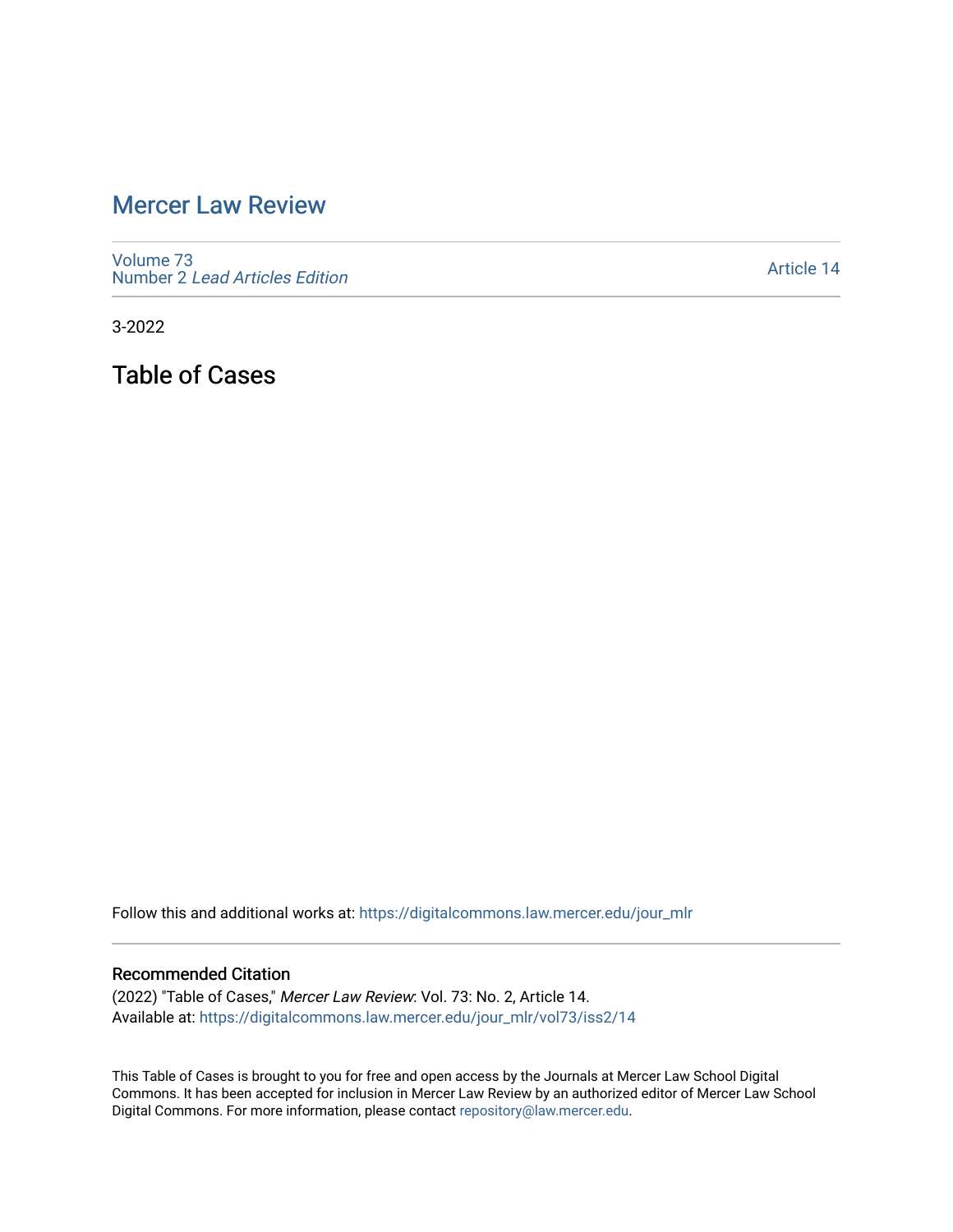## **Table of Cases**

A.V. ex rel. Vanderhye v.

- iParadigms, LLC, 472 Access Living of Metro. Chicago v.
- Uber Techs., Inc., 707
- Access Now, Inc. v. Blue Apron, LLC, 705, 719
- Access Now, Inc. v. Sw. Airlines, Co., 699
- Ajemian v. Yahoo!, Inc., 745
- American Civil Liberties Union v. Reno, 645
- Andrews v. Blick Art Materials, LLC, 707, 720
- ApolloMedia Corp. v. Reno, 645
- Appleby v. the United Kingdom, 558
- Ashburn Health Care Ctr., Inc. v. Poole, 755
- Ashby v. Warrick Cnty. Sch. Corp., 701
- Ashcroft v. Free Speech Coalition, 507
- Associazione Politica Nazionale Lista Marco Pannella v. Italy, 584
- Ayotte v. Planned Parenthood, 481
- B.L. by and through Levy v. Mahanoy Area School District, 502, 503
- Bahl v. Cty. of Ramsey, 701
- Barden v. City of Sacramento, 701
- Barnes v. Yahoo!, Inc., 654, 655, 656, 657, 658, 660, 663, 664, 665
- Barr v. Am. Ass'n of Political Consultants, Inc., 492, 493
- Batzel v. Smith, 636, 654, 655, 658, 660, 663, 664, 665
- Belgische Vereniging van Auteurs, Componisten en Utigevers C.V.B.A. (SABAM) v. Netlog N.V., 537
- Bell v. Itawamba Cty. School Board, 502
- Bellotti v. Baird, 482
- Berisha v. Lawson, 733, 735

Berkson v. Gogo, LLC, 744, 755 Bethel School District No. 403 v. Fraser, 500, 502, 503 Biden v. Knight First Amendment Inst. at Columbia Univ., 562, 684, 685 Bigelow v. Virginia, 486 Bradenburg v. Ohio, 607 Bragdon v. Abbott, 700 Brintley v. Aeroquip Credit Union, 710 Brown v. Ent. Merchs. Ass'n., 486, 488, 617, 620 Cairo, Inc. v. Crossmedia Services, Inc., 749 Carey v. Population Serv., Intern., 478, 479, 480, 486 Carparts Distrib. Ctr., Inc. v. Auto Wholesaler's Ass'n of New England, Inc., 703, 704, 705, 707, 708, 709 Carpenter v. U.S., 497, 498 Carroll v. FedFinancial Fed. Credit Union, 697 Castillo v. Jo-Ann Stores, 710 Chaplinsky v. New Hampshire, 618, 627 Chevron v. National Resource Defense Council, 723, 724 Chi. Lawyers' Comm. for Civ. Rights Under Law, Inc. Craigslist, Inc., 652, 653, 658 Cochran v. Murrah, 746 Cohen v. California, 627 Cohen v. Cowles Media Co., 492 Cohen v. Facebook, 543 Coral Ridge Ministries Media, Inc. v. Amazon.com, Inc., 728, 729, 730, 733, 735, 736, 737, 738, 739 Cubby, Inc. v. CompuServe, Inc., 602, 603, 635, 636, 639, 640, 641, 664

Cullinane v. Uber Technologies, Inc., 746, 749, 750

757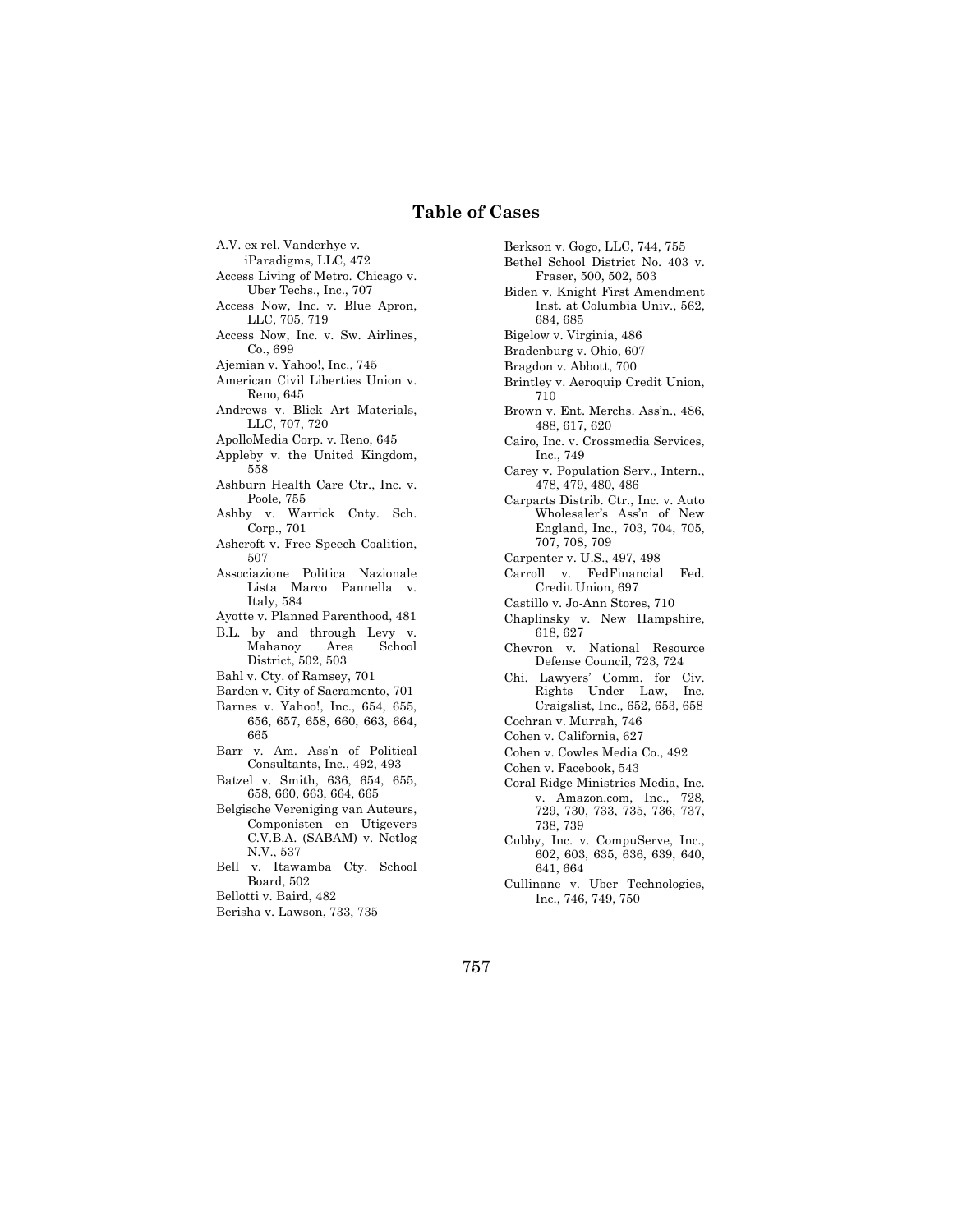Curtis Publishing Co. v. Butts, Davison v. Randall, 563 Defontes v. Dell Computers Corp., Denver Area Educational Telecommunications Consortium, Inc. v. Federal Communications Commission, 672 Dobbs v. Jackson Women's Health Organization, 478 Doe v. Backpage.com, LLC, 636, 651, 652, 653, 658, 662, 663 Doe v. Epic Games, Inc., 472 Doe v. Internet Brands, Inc., 654, 656, 657, 663, 664, 665 Doe v. Mutual of Omaha Insurance Company, 707 Doe v. Myspace, Inc., 543, 652, Domen v. Vimeo, 674 Dominguez v. N.Y. Equestrian Ctr., Ltd., 707 Dominos Pizza, LLC v. Robles, 722 Earll v. EBay, Inc., 713 Eason v. N.Y. State Bd. of Elections, 701, 702

- Ediciones Tiempo S.A. v. Spain, 582
- Eisenstadt v. Baird, 479
- Epic Sys. Corp. v. Lewis, 717
- Erznoznik v. City of Jacksonville, 486
- Eur. Ct. H.R. Delfi A.S. v. Estonia, 538
- Eur. Ct. H.R. Kaperzynski v. Poland, 582
- Eur. Ct. H.R. Sunday Times v. the United Kingdom, 568
- Ex parte Bole, 730
- F.T.C. v. Amazon.com, Inc., 473
- Fair Housing Council of San<br>Fernando Valley v. Fernando Valley v. Roommates.com, 542, 655, 658, 660, 661, 664, 665
- Federal Agency of News, LLC, et al. v. Facebook, Inc., 563
- Federal Communications Commission v. Pacifica Foundation, 531, 670, 671
- Federal Communications v. Midwest Video Corp., 684

Fields v. Twitter, Inc., 543 First Amendment-Freedom of Speech-Public Forum Doctrine-Packingham v. North Carolina, 560 First Options of Chi, Inc. v. Kaplan, 746 Ford v. Schering-Plough Corp., 724 Fort Lauderdale Food Not Bombs v. City of Fort Lauderdale, 734, 735, 737 German Alliance Ins. Co. v. Lewis, 684 Gil v. Broward Cty., 702 Gil v. Winn-Dixie Stores, Inc. 699, 700, 703, 704, 708, 713, 714, 715, 716, 720, 724 Ginsberg v. State of N.Y., 488 Google France v. Louis Vuitton, 536 Griswold v. Connecticut, 479 Hazelwood School District v. Kuhlmeier, 500, 501, 503, 504, 505 Hindel v. Husted, 701, 702, 703 Hines v. Overstock.com, Inc., 750, 751 Hodgson v. Minnesota, 482, 483 Holloman ex rel. Holloman v. Harland, 734 Hurley v. Irish-American Gay, Lesbian, and Bisexual Group of Boston, 678, 733, 734, 737 Innes v. Board of Regents of University System of Maryland, 701 Innovative Health Sys, Inc. v. City of White Plains, 701 International Society for Krishna Consciousness v. Lee, 558 J.S. ex rel. Snyder v. Blue Mountain Sch. Dist., 503 Jacobson v. Commonwealth of Massachusetts, 474 Jane Doe v. Backpage.com, 543 Johnson v. City of Saline, 701 Jones v. Dirty World Entm't Recording, LLC, 650, 651, 653, 658, 661 Kaperzynski v. Poland, 582

731

746

653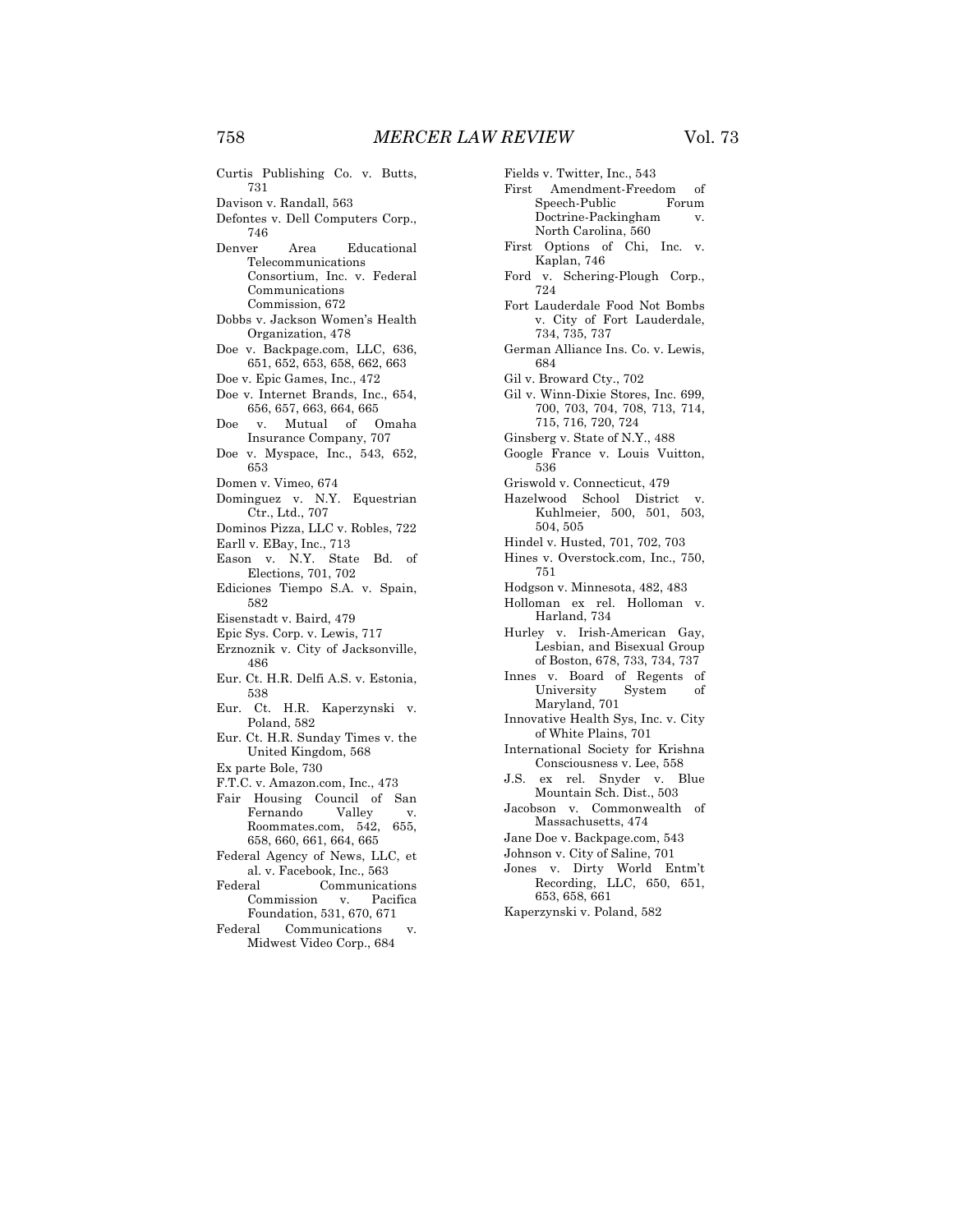- Knight First Amendment Inst. at Columbia Univ. v. Trump (Knight II), 562
- Knight First Amendment Inst. at Columbia Univ. v. Trump (Knight I), 561, 562
- Kowalski v. Berkeley Cty. Schools, 502
- Kurinsky v. United States, 709 (33f)
- L'Oréal SA and Others v. eBay International and Others, 537
- Lemmon v. Snap, Inc., 654, 657, 663, 664, 665
- Lovelace v. Figure Salon, 746, 750
- Lovell v. City of Griffin, 617, 618
- Magyar Tartalomszolgáltatók Egyesülete and Index.hu Zrt. V. Hungary, 538
- Mahanoy Area School District v. B.L. by and through Levy, 502, 503, 504, 505
- Malwarebytes, Inc. v. Enigma Software Grp. USA, LLC, 639
- Manhattan Community Access Corp. v. Halleck, 592, 616
- Markett v. Five Guys Enters, LLC, 703, 704, 708, 719
- Marsh v. Alabama, 558
- Martin v. Metropolitan Atlanta Rapid Transit Authority, 701, 702
- Maximilian Schrems v. Facebook Ireland, Ltd., 546
- Melnychuk v. Ukraine, 582
- Meyer v. Nebraska, 468, 475
- Meyer v. Uber Techs., Inc., 742, 747, 748, 750, 752, 753
- Meyer v. Walthall, 699, 700, 701, 702, 703
- Miami Herald Publishing Co., Div. of Knight Newspapers, Inc. v. Tornillo, 531, 538, 671, 678
- Michel v. NYP Holdings, Inc., 732, 733
- Milkovich v. Lorain J. Co., 730, 732
- Miller v. California, 618
- Morgan v. Joint Admin. Bd., Ret. Plan of Pillsbury Co., and

Am. Fed'n of Grain Millers, 707 Morse v. Frederick, 501, 503, 504 Nat'l Ass'n of the Deaf v. Harvard Univ., 708 Nat'l Ass'n of the Deaf v. Netflix, 703, 705, 720 Nat'l Fed'n of the Blind v. Target, 708, 712, 713, 716 National Cable & Telecommunications Association v. Brand X Internet Services, 724 National Federation of the Blind v. Scribd, Inc., 707 Near v. State of Minnesota, 617, 618 NetChoice, LLC et al., v. Ashley Brooke Moody et al., 551 NetChoice, LLC v. Moody, 673, 674, 677, 678, 679, 680, 681, 682, 683, 684, 686, 689 New Jersey v. T.L.O., 502 New Mexico ex rel. Balderas v. Tiny Lab Productions, 493, 494, 497 New York Times Co. v. Sullivan, 460, 730, 731, 735, 739, 740 New York Times Co. v. United States, 617, 618 New York v. Ferber, 618 Nguyen v. Barnes & Noble, Inc., 745, 747, 750, 751, 755 Obado v. Magedson, 652, 653 Pacific Gas & Electric Co. v. Public Utilities Commission of California, 679 Packingham v. North Carolina, 559, 560 Pallozzi v. Allstate Life Insurance Company, 706 Parham v. J.R., 468 Parker v. Metro Life Ins. Co., 703, 704, 708, 709, 710, 712, 724 Payan v. L.A. Cmty. Coll. Dist., 701, 702, 703 People v. Ewer, 467 People v. Smith, 599 PGA Tour, Inc. v. Martin, 697, 698 Pierce v. Society of Sisters, 468 Planned Parenthood Association of Kansas City, Mo., Inc. v.

Ashcroft, 482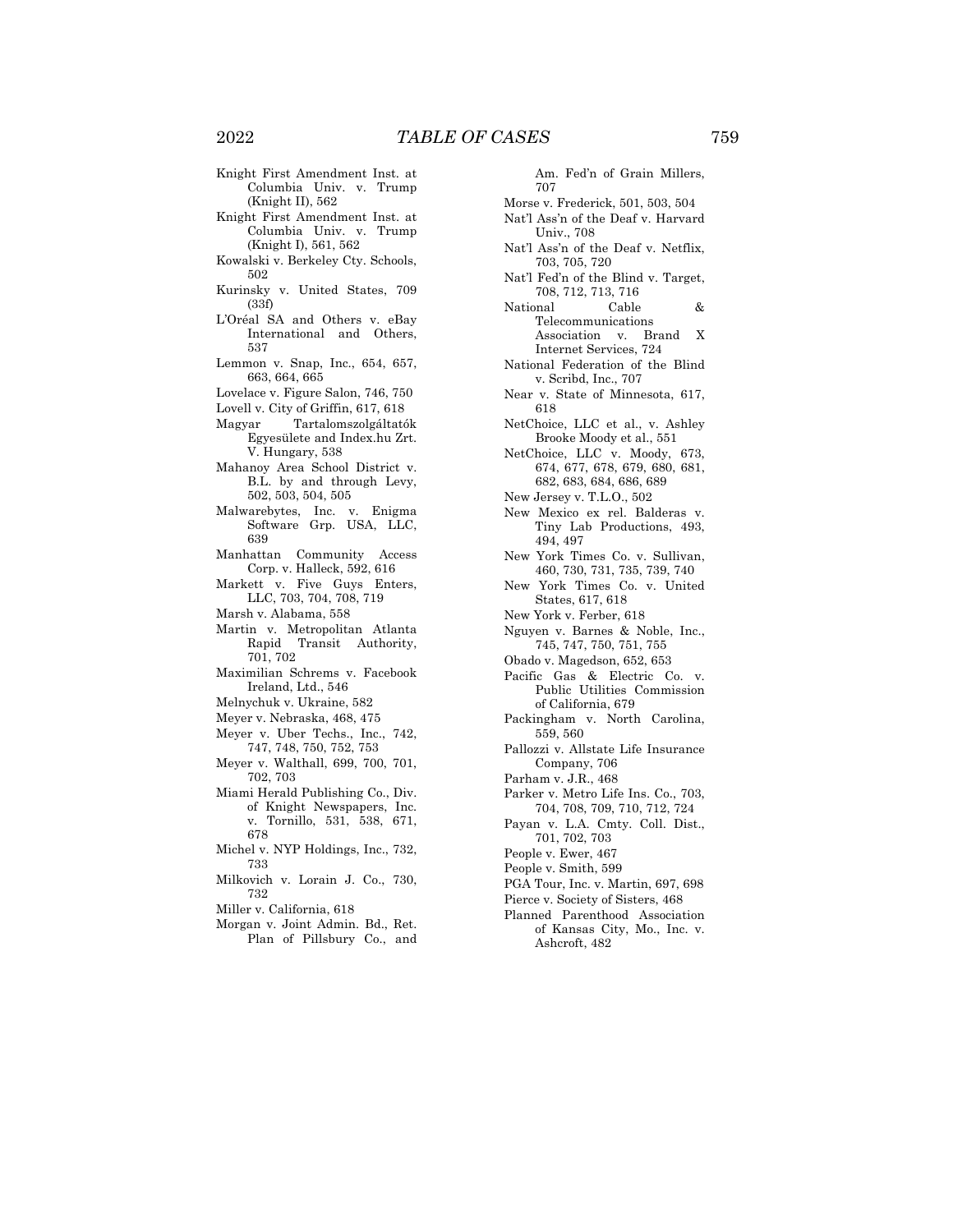- Planned Parenthood of C. Mo. v. Danforth, 479, 480, 481, 482 Planned Parenthood of Southeastern Pennsylvania v. Casey, 477, 478, 481 Pottawatomie Cty. V. Earls, 502 Price v. City of Ocala, Florida, 702 Prince v. Massachusetts, 468, 469, 470, 476 Pruneyard Shopping Center v. Robbins, 558, 680 R.A.V. v. City of St. Paul, 592, 618 Red Lion Broadcasting v. Federal Communications Commission, 582, 583, 615, 670 Reed v. Town of Gilbert, Ariz., 681, 682 Register.com, Inc. v. Verio, Inc., 745 Reininger v. Oklahoma, 701, 702 Rendon v. Valleycrest Productions, 715 Reno v. American Civil Liberties Union, 559, 644, 645, 671 Riley v. California, 496 Robles v. Domino's Pizza, LLC, 697, 700, 704, 708, 711, 712, 713, 716, 718, 722 Roe v. Wade, 477, 478 Rosenbach v. Six Flags Entm't Corp., 472 Roth v. United States, 600 Rumsfeld v. Forum for Academic & Institutional Rights, 679 Sabbato v. Hardy, 687 Scales v. United States, 598 Scarlet Extended S.A. v. Société belge des auteurs,<br>compositeurs et éditeurs compositeurs et S.C.R.L. (SABAM), 537 Shea ex rel. American Reporter v. Reno, 645 Smith v. California, 595, 598, 599, 600, 610 Smith v. Md., 497 Sorrell v. IMS Health Inc., 492 Southeastern Promotions, Ltd. v. Conrad, 670 Specht v. Netscape Communs.
- Corp., 746, 750, 752
- St. Amant v. Thompson, 731, 732 Stanley v. Georgia, 592
- Stratton Oakmont, Inc. v. Prodigy Services Co., 603, 604, 636, 640, 641, 643, 645, 646, 647, 664, 672, 673
- Temple v. Best Rate Holdings, LLC, 752
- The Observer and Guardian v. The United Kingdom, 568
- Themel v. Facebook Ireland, Inc., 565
- Thornton v. Uber Technologies, Inc., 742, 743, 744, 752, 753, 754
- Tinker v. Des Moines Independent Community School District, 486, 499, 500, 501, 502, 503, 504, 505
- Troxel v. Granville, 468, 475, 476, 477
- Turner Broadcasting System v. McDavid, 745, 746
- Turner Broadcasting System, Inc. v. Federal Communications Commission (Turner I), 533, 585 (512)
- Turner Broadcasting System, Inc. v. Federal Communications Commission (Turner II), 585
- U.S. v. Miller, 497
- U.S. v. Williams, 507
- United States v. Alvarez, 617, 618, 619
- United States v. Jones, 497
- United States v. Robel, 598
- User v. Facebook Ireland, Inc., 565, 566
- Va. State Bd. of Pharmacy v. Va. Citizens Consumer Council, 480, 486, 492
- Vernonia School District 47J v. Acton, 502
- Virginia v. Black, 618
- West Virginia State Board of Education v. Barnette, 627, 628
- Weyer v. Twentieth Century Fox Film Corp., 703, 708, 709, 710, 712, 724
- Whole Woman's Health v. Jackson, 477
- Wilson v. Huuuge, Inc., 752
- Wisconsin v. Yoder, 476
- Wright v. Experiment, 707